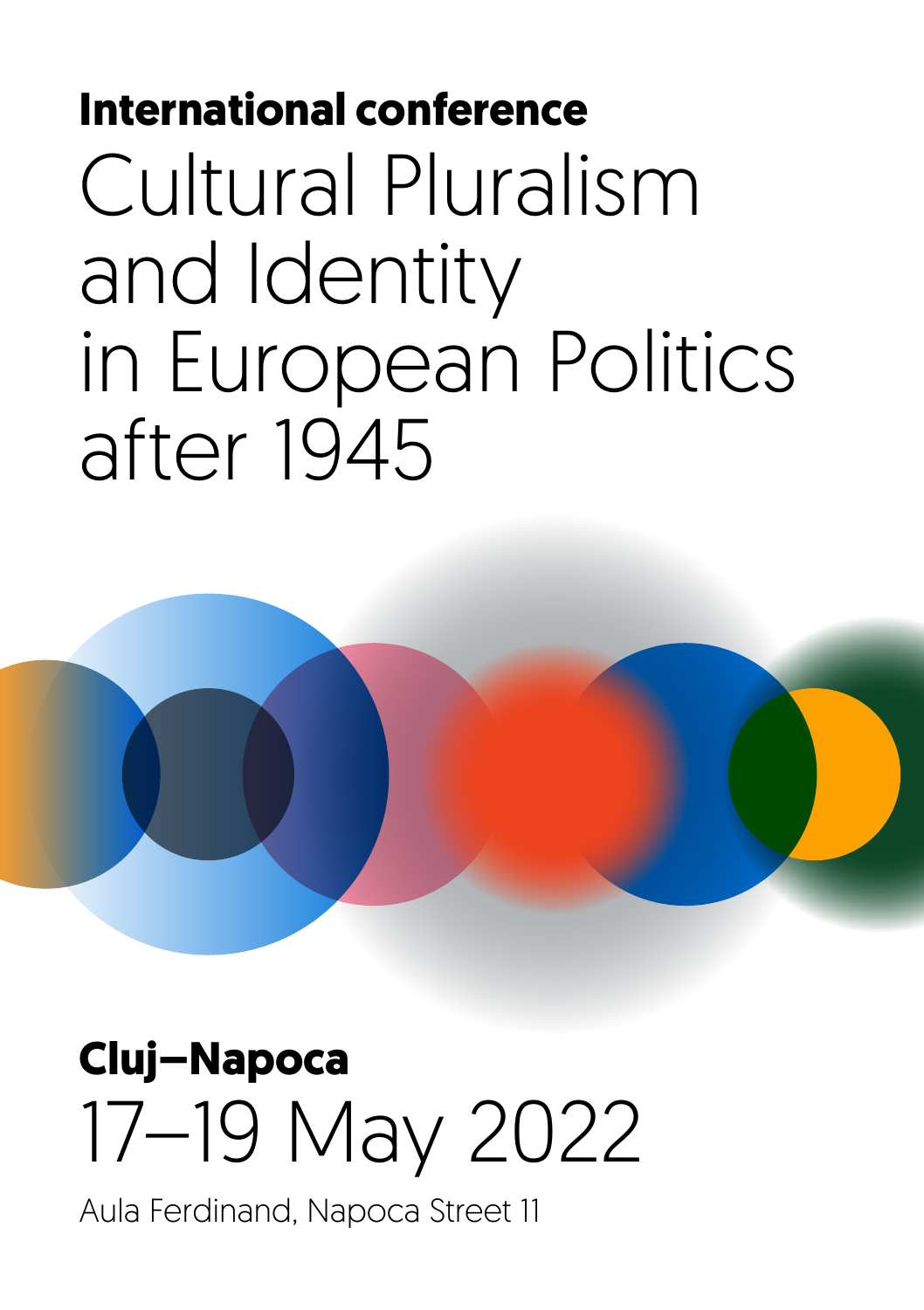

**International conference** Cultural Pluralism and Identity in European Politics after 1945

**Cluj–Napoca** 17–19 May 2022

**The aim of the conference is to discuss, historically and comparatively, the concept of cultural – national, ethnic and religious – identities and their role in the domestic, transnational and supranational European policies and politics, from 1945 until now.**

The question of cultural identities had a significant impact on 20th-century European history and has continued to be an important legacy since the postwar era, through the post-Cold-War and post-communist times, right up until the 21st century. Fascist regimes, and in particular Nazism, defined cultural identities from a racial perspective, whereby entire ethno-cultural groups were considered 'inferior', doomed to exclusion or even annihilation. Stalinism wanted to invent the 'Socialist nation', thereby traditional identities were in fact annulled in the name of creating the New Mankind. The fall of the Iron Curtain resulted in a major revival of cultural diversity in the former Eastern Bloc, while the exacerbation of cultural differences in the post-authoritarian Yugoslavia led to the state's dissolution and bloody conflicts. In the 21st century, the construction of the European Union is linked to the acceptance of differences as regards cultural identity, one element of its cohesion being the creation of a space of democracy, solidarity and peace .

Cultural identities can be defined through various legal and political documents, statements and acts authored by both national states and supranational actors. Self-definitions of cultural groups may also respond to state and institutional policies. Finally, grass-roots actors are able to actively influence policies at national, transnational and supranational level. We will discuss these multidirectional relations between cultural identities and politics, including both the top-down perspective of state policy (by state representatives), ranging from practices of discrimination to assimilation and integration, including granting autonomy; the perspective of the activities of different local groups and NGOs, activists, journalists and academics; last but not least, the broader perspective of international organizations, such as the European Union.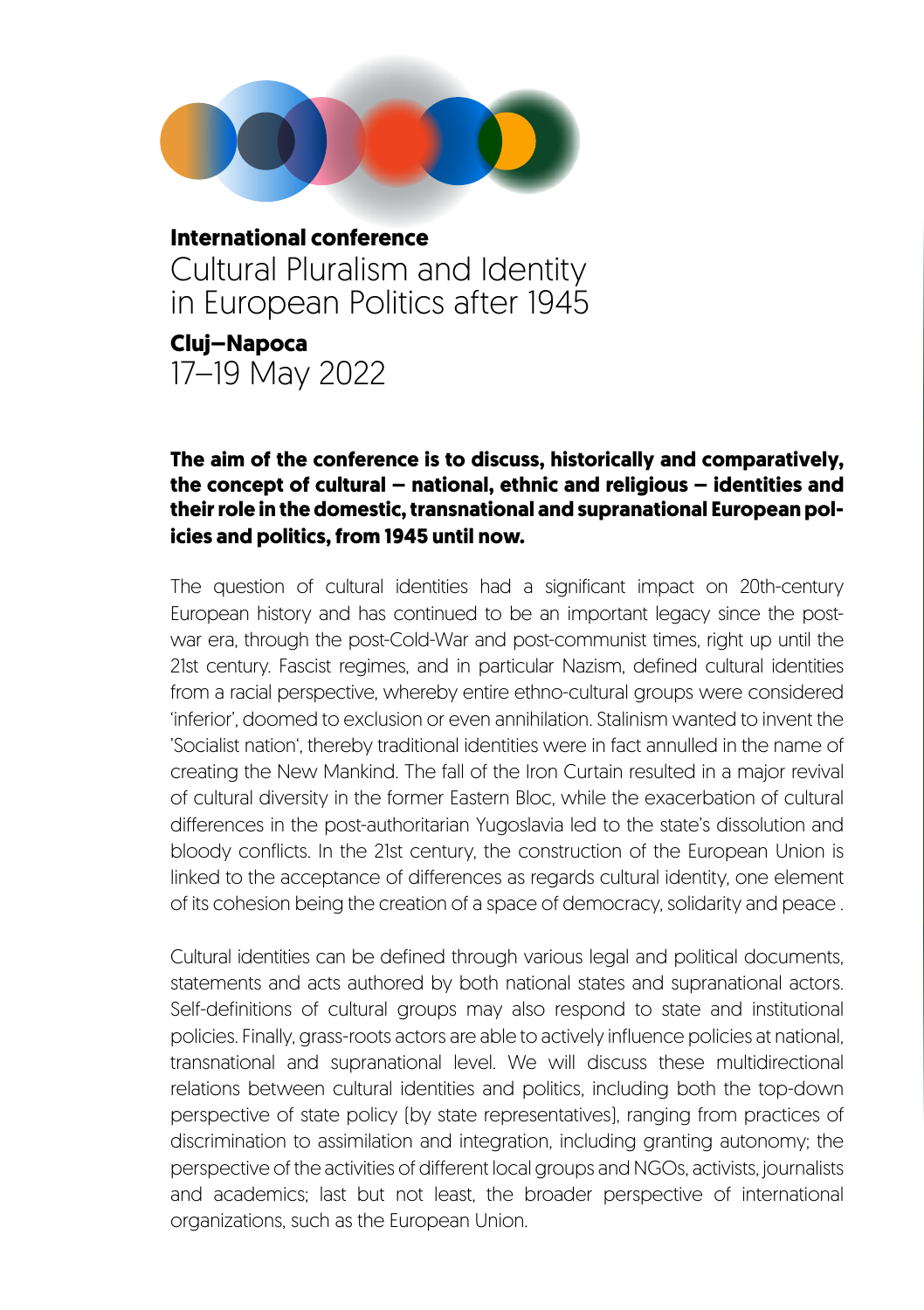## Conference Programme 17 May 2022

### **14:00-14:30 Welcome speeches**

**Marcela Sălăgean** (Faculty of History and Philosophy, Babeș-Bolyai University; member of the Advisory Board, European Network Remembrance and Solidarity)

**Ovidiu Ghitta** [Faculty of History and Philosophy, Babeș-Bolyai University]

**Florin Abraham** (National University of Political Studies and Public Administration, Bucharest; member of the Steering Committee, European Network Remembrance and Solidarity)

**Annemarie Franke** (The Federal Institute for Culture and History of the Germans in Eastern Europe; European Network Remembrance and Solidarity)

**Gábor Danyi** [European Network Remembrance and Solidarity]

#### **14:35-15:30 Opening Lecture**

History as a *casus belli* : the historical roots of the Russia war against Ukraine

**Georgiy Kasianov** (Maria Curie-Sklodowska University, Lublin)

**Moderator: Ioan-Marius Bucur** [Faculty of History and Philosophy, Babeș-Bolyai University)

15:30- 15:50 Coffee break

### **15:50-18:20 Panel 1:**

## **European integration and concepts of European cultural identity – between synergy and conflict, unity, and pluralism**

**Moderator: Ioan-Marius Bucur** (Faculty of History and Philosophy, Babeș-Bolyai University)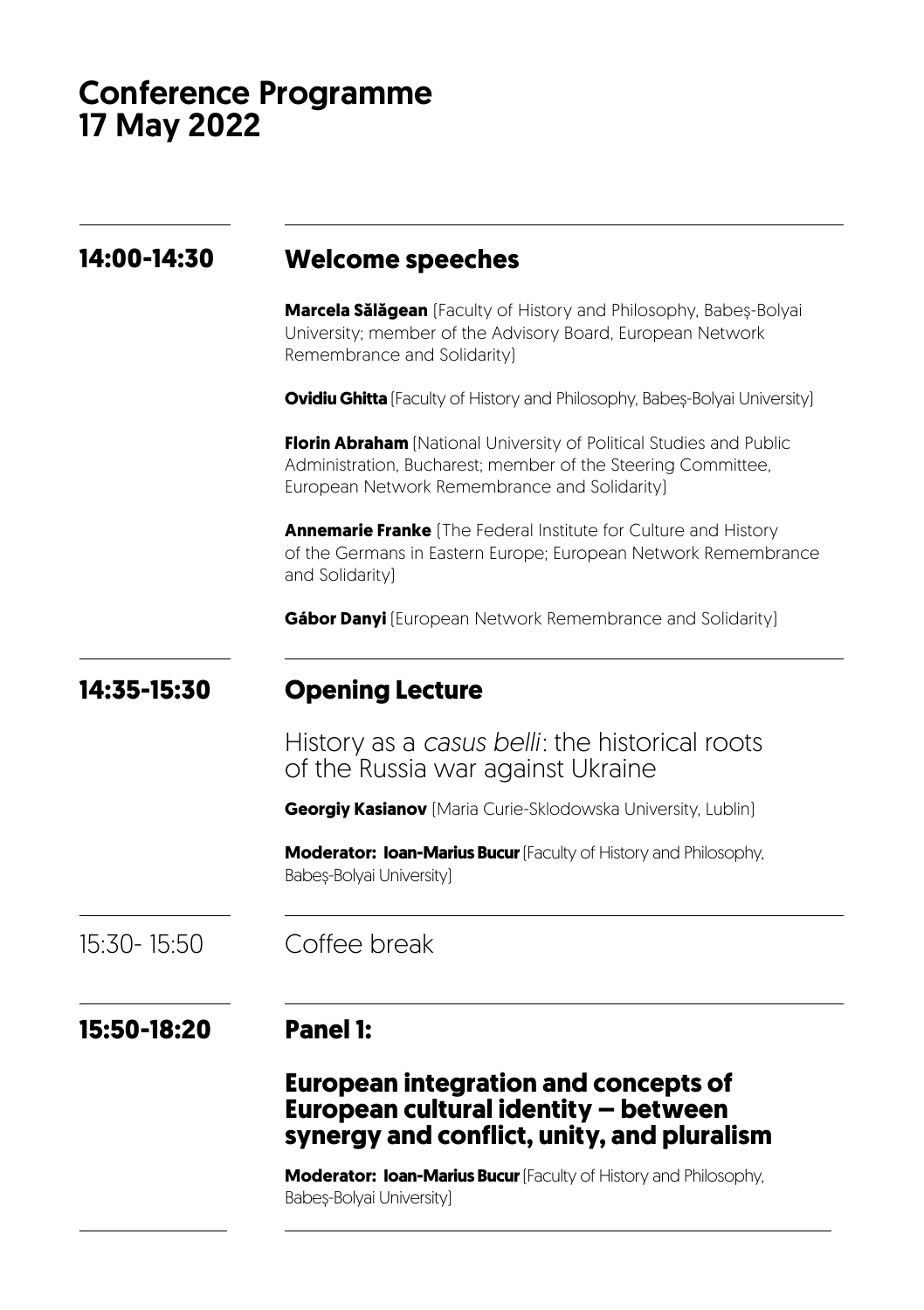| 15:50-16:10 | From Geosemantics to Geopolitics in the<br>Process of EU Enlargement                                                                        |
|-------------|---------------------------------------------------------------------------------------------------------------------------------------------|
|             | <b>Anneli Ute Gabanyi</b> [German Institute for International Politics and Security<br>SWP, Berlin)                                         |
| 16:10-16:30 | Cultural Identity in the Debates on Founding and<br>Reforming the European Union                                                            |
|             | Florin Abraham [National University of Political Studies and Public<br>Administration, Bucharest]                                           |
| 16:30-16:50 | From the Return to Europe framework to the<br>contestation of the European cultural identity.<br>The Polish debate on the European identity |
|             | <b>Olga Gontarska</b> [German Historical Institute, Warsaw]                                                                                 |
| 16:50-17:10 | Dissenting Identity                                                                                                                         |
|             | Jonathan Lahey Dronsfield [Independent researcher]                                                                                          |
| 17:10-17:30 | ErinnerungsFUTUR [Future of Memory] Towards<br>a Pluralistic Culture of Remembrance                                                         |
|             | <b>Max Czollek</b> [Institute for Disintegration]                                                                                           |
| 17:30-18:00 | Discussions                                                                                                                                 |
| 18:30-20:30 | Dinner offered by the Faculty of History and<br>Philosophy (Babeș-Bolyai University),<br>at "Piramida" Resťaurant                           |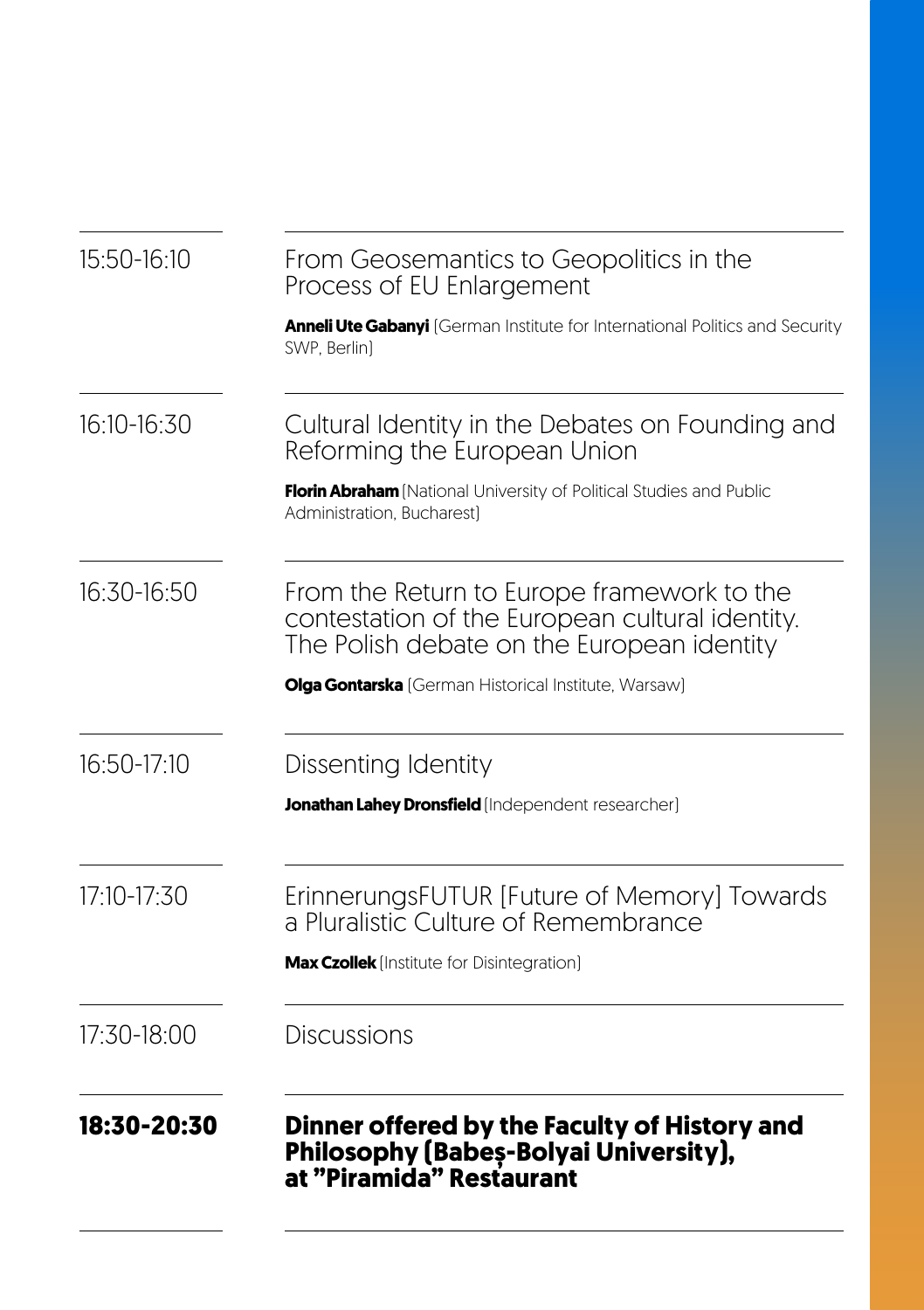# Conference Programme 18 May 2022

| 09:30-11:20     | Panel 2:                                                                                                                                                                     |
|-----------------|------------------------------------------------------------------------------------------------------------------------------------------------------------------------------|
|                 | <b>National cultures and identities in European</b><br>discourses and policies                                                                                               |
|                 | Moderator: Mihai Alexandrescu (Faculty of History and Philosophy, Babes-<br><b>Bolvai Universityl</b>                                                                        |
| 09:30-09:50     | Identity formation compared: Central, Eastern<br>and Western Europe over the long 19th<br>century (online)                                                                   |
|                 | <b>Catherine Horel</b> (CNRS - French National Centre for Scientific Research;<br>CETOBAC, Parisl                                                                            |
| 09:50-10:10     | European integration and concepts of<br>European cultural identity – between synergy<br>and conflict, unity, and pluralism [online]                                          |
|                 | <b>Jurij Serebriansky</b> [Warmia and Mazury University in Olsztyn]                                                                                                          |
| $10:10 - 10:30$ | "And you will know the truth and the truth will<br>set you free": Judeo-Christian identity and<br>emotional conflict in Holocaust and Communist<br>memory in Sighet (online) |
|                 | <b>Victoria Nesfield</b> [York St John University]                                                                                                                           |
| 10:30-10:50     | National Cultural Identity in the Process<br>of Romanian European Integration. Case<br>Study: The Presidential Elections in the First<br>PostCommunist Decade                |
|                 | Marius Muresan [Babeș-Bolyai University]                                                                                                                                     |
| 10:50-11:20     | <b>Discussions</b>                                                                                                                                                           |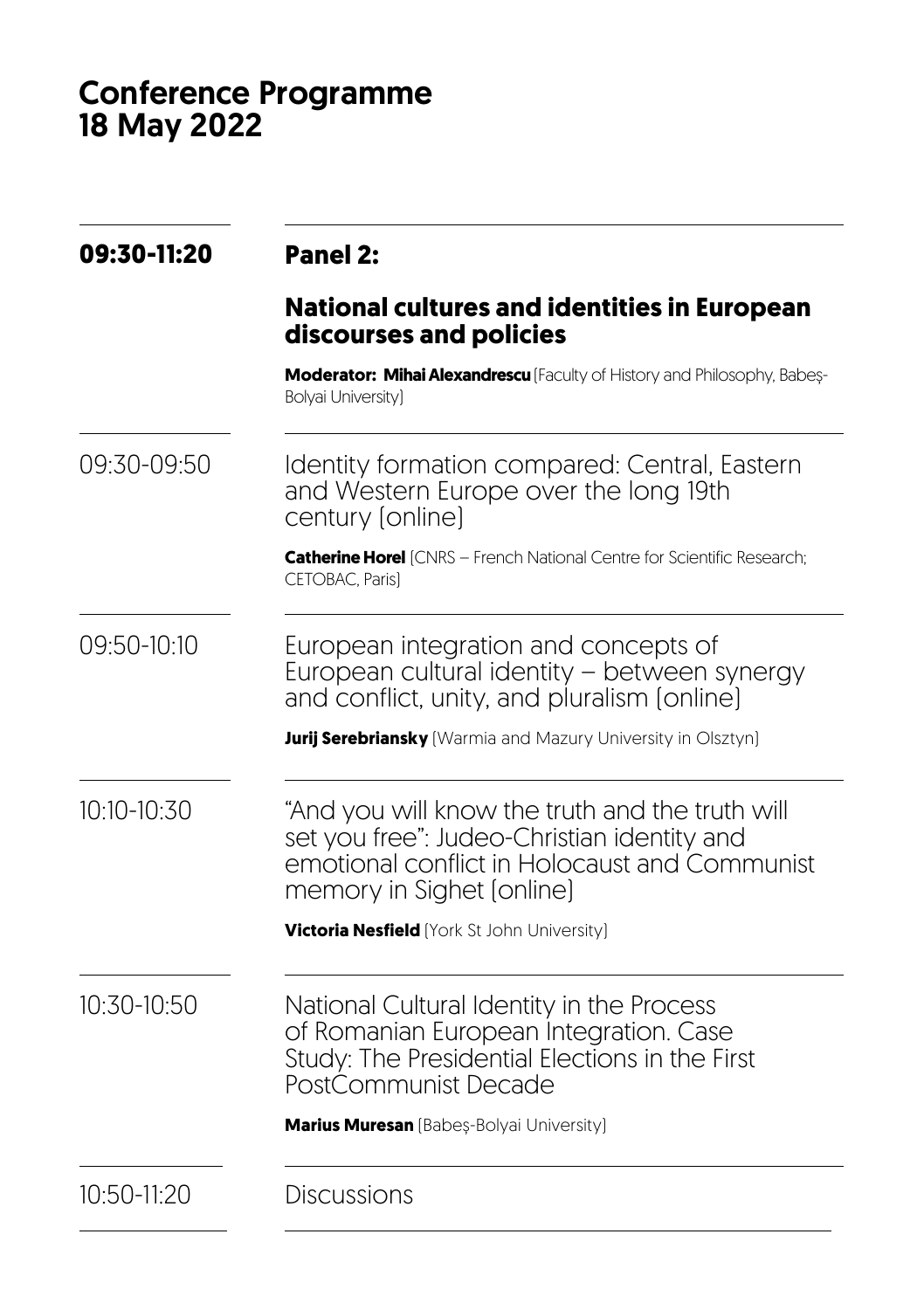| 11:20-11:40 | Coffee Break                                                                                                         |
|-------------|----------------------------------------------------------------------------------------------------------------------|
| 11:40-13:10 | Panel 3:                                                                                                             |
|             | <b>Conceptualizing regional cultures in European</b><br>discourses and policies                                      |
|             | Moderator: Virgiliu Țârău [Faculty of History and Philosophy,<br>Babeș-Bolyai University)                            |
| 11:40-12:00 | Transylvania and its myths                                                                                           |
|             | <b>Ovidiu Pecican</b> [Faculty of European Studies, Babeș-Bolyai University]                                         |
| 12:00-12:20 | The Transylvanian network: The Construction of<br>the Transylvania cult in Hungary, 1920-1970                        |
|             | Balázs Ablonczy [Institute of History, Research Center for the Humanities,<br>Eötvös Loránd Research Networkl        |
| 12:20-12:40 | Kalotaszeg, the identity of an emblematic region<br>in Transylvania                                                  |
|             | <b>Balázs Balogh</b> [Institute of Ethnology, Research Centre for the Humanities,<br>Eötvös Loránd Research Networkl |
| 12:40-13:10 | <b>Discussions</b>                                                                                                   |
| 13:15-14:45 | Lunch                                                                                                                |
| 15:00-19:00 | Documentary tour (visiting the old city centre, the Transylvanian<br>Museum of Ethnography, places of memory)        |
| 19:00-20:30 | Dinner                                                                                                               |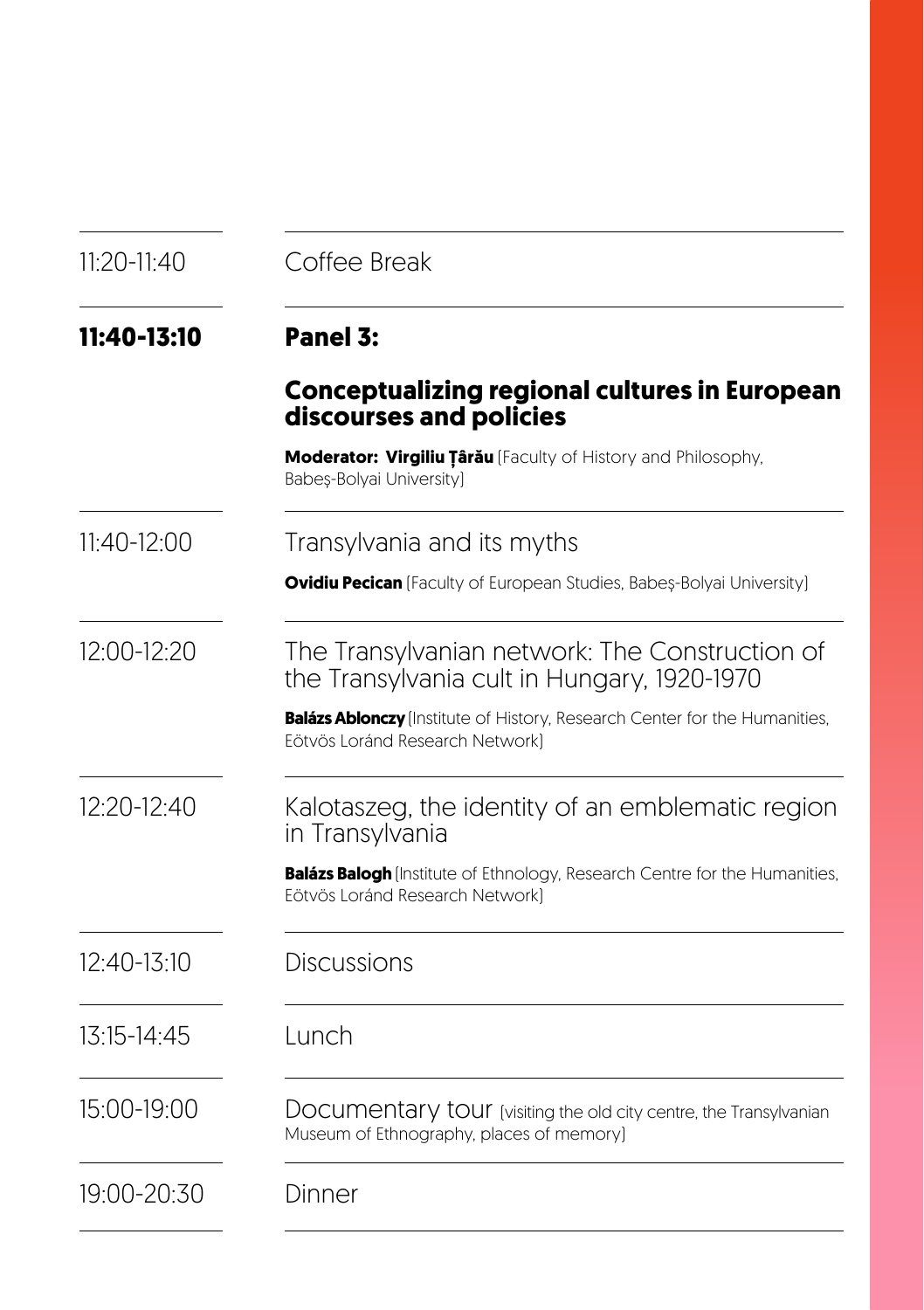# Conference Programme 19 May 2022

| 09:30-11:20 | Panel 4:                                                                                                                                             |
|-------------|------------------------------------------------------------------------------------------------------------------------------------------------------|
|             | Cultural pluralism on the state level -<br>historical context of inner cultural diversities,<br>past and present political models of<br>cohabitation |
|             | Moderator: Burkhard Olschowsky [Federal Institute for Culture and<br>History of the Germans in Eastern Europe)                                       |
| 09:30-09:50 | Ritualised trans-local networking in the<br>Second Yugoslavia                                                                                        |
|             | Nikola Baković (Independent researcher)                                                                                                              |
| 09:50-10:10 | European Cultural Heritage - a new form of<br>cultural identity creation?                                                                            |
|             | Melinda Harlov-Csortán [Apor Vilmos Catholic College]                                                                                                |
| 10:10-10:30 | Ukrainian Language VS Minority Languages<br>in Ukraine: State and Status                                                                             |
|             | <b>Liudmyla Pidkuimukha</b> [Justus Liebig University Giessen]                                                                                       |
| 10:30-10:50 | The cultural minorities from Turkey and the<br>European laws                                                                                         |
|             | <b>Emilia Nicoleta Schiop</b> (Faculty of European Studies, Babeș-Bolyai University)                                                                 |
| 10:50-11:20 | <b>Discussions</b>                                                                                                                                   |
| 10:50-11:20 | Coffee Break                                                                                                                                         |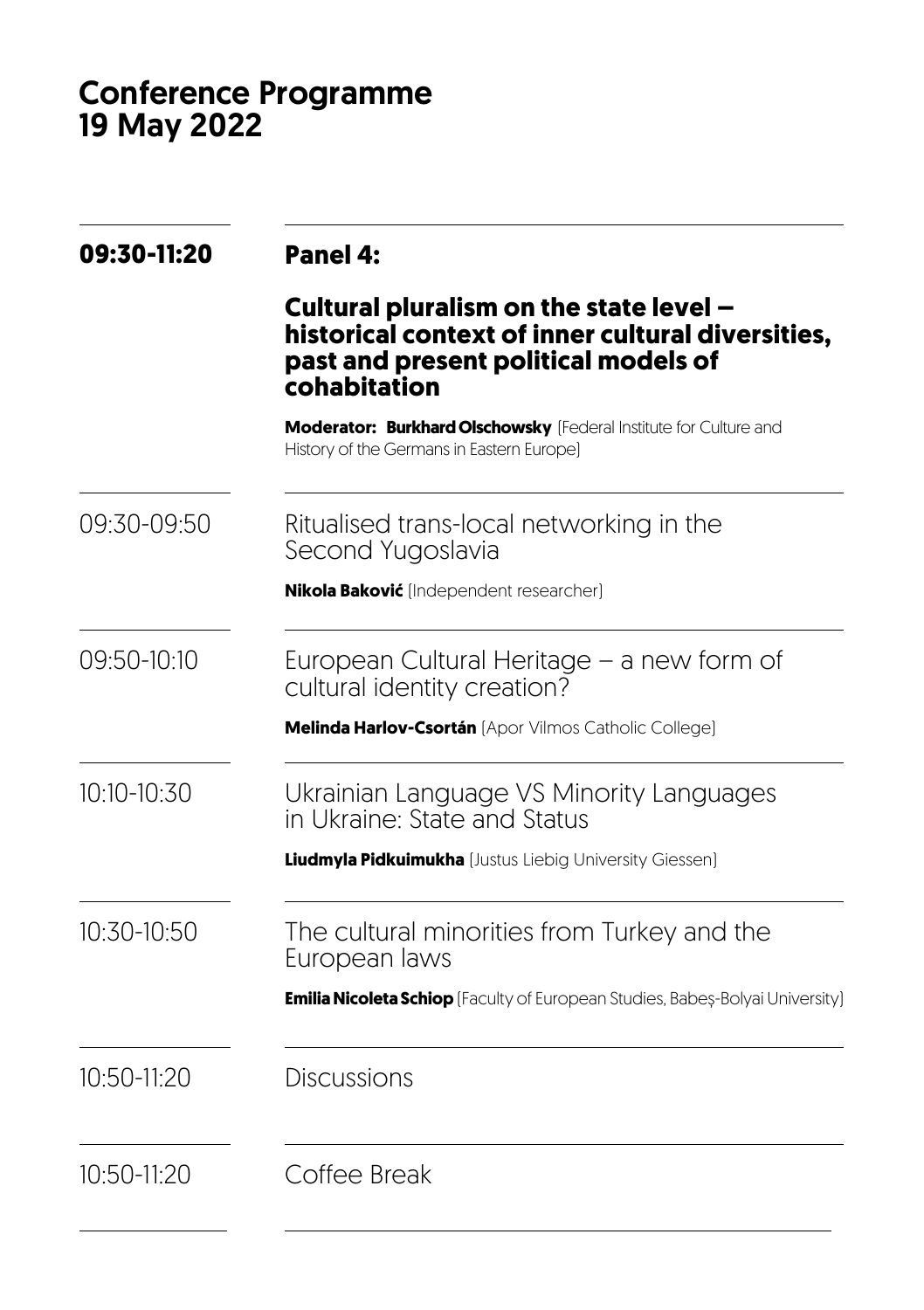| 11:40-13:30   | Panel 5:                                                                                                                                                                                                                                                         |  |
|---------------|------------------------------------------------------------------------------------------------------------------------------------------------------------------------------------------------------------------------------------------------------------------|--|
|               | <b>Reconciliation processes: good practices and</b><br>challenges; examples of the integrative and<br>non-conflicting approach                                                                                                                                   |  |
|               | Moderator: Mihai Alexandrescu [Faculty of History and Philosophy, Babes-<br>Bolyai University)                                                                                                                                                                   |  |
| $11:40-12:00$ | The Promise of Diversity. Local minorities and<br>state politics in the Alsace                                                                                                                                                                                   |  |
|               | <b>Annemarie Franke</b> [The Federal Institute for Culture and History of the<br>Germans in Eastern Europe, European Network Remembrance and Solidarity)                                                                                                         |  |
| 12:00-12:20   | Reconciliation processes in the Western Balkans,<br>Through European Union Integration: Younger<br><b>Generations Perspectives</b>                                                                                                                               |  |
|               | Renis Meta [University of Tirana, Faculty of Social Sciences]                                                                                                                                                                                                    |  |
| 12:20-12:40   | Remembering the Specific Models of Political<br>Integration of Ethnic and National Minorities in the<br>Communist Regime - Between Politics of Memory<br>and Post-1989 Collective Identity Narratives. Case<br>Study: the Hungarian National Minority of Romania |  |
|               | Tamás Lönhárt (Faculty of History and Philosophy, Babeș-Bolyai University)                                                                                                                                                                                       |  |
| 12:40-13:00   | Romanian-Hungarian conciliation and<br>reconciliation                                                                                                                                                                                                            |  |
|               | <b>Marcela Sălăgean</b> (Faculty of History and Philosophy, Babeș-Bolyai University)                                                                                                                                                                             |  |
| 13:00-13:30   | Discussions and Conclusions of the Conference                                                                                                                                                                                                                    |  |